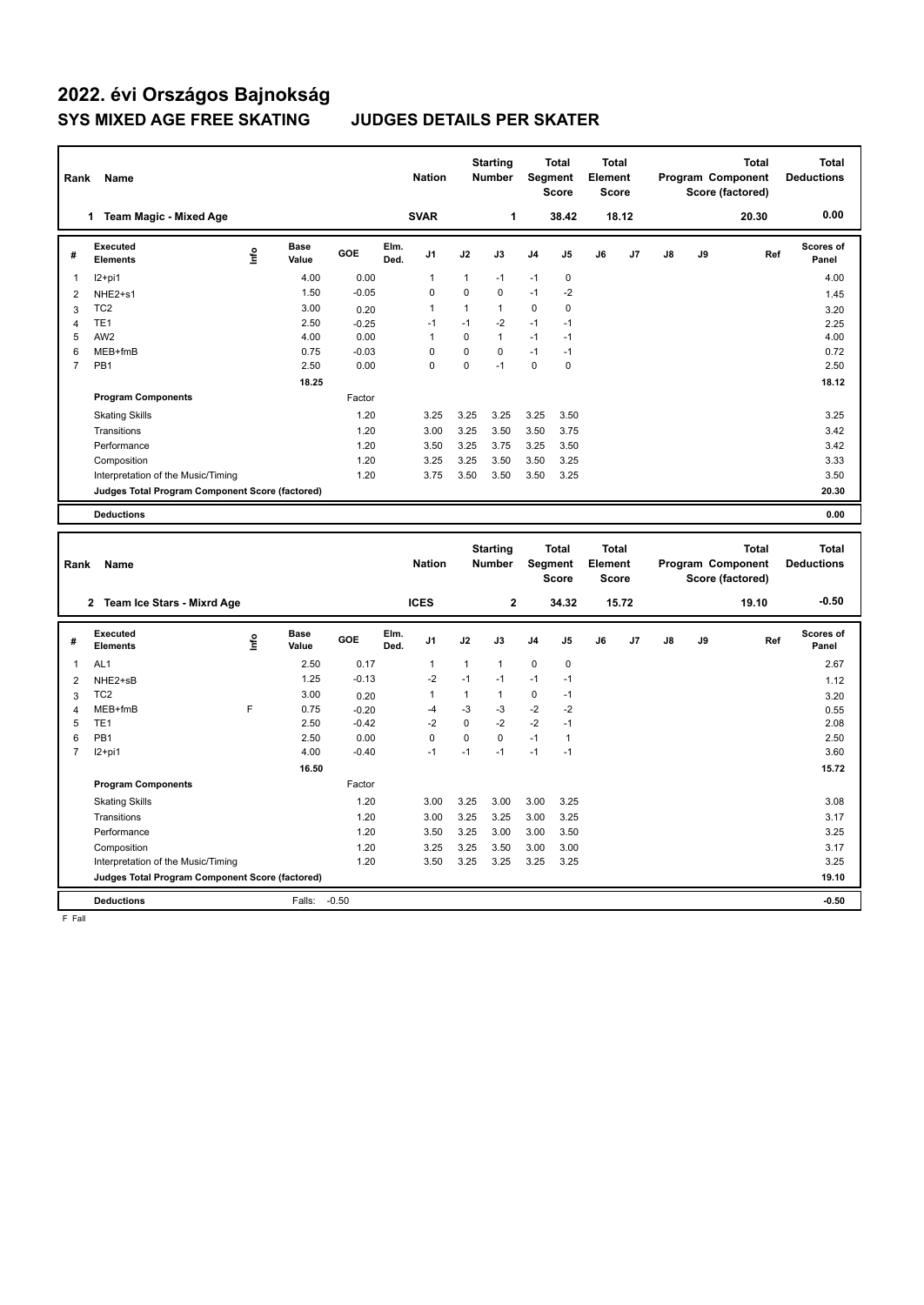# **2022. évi Országos Bajnokság SYS MIXED AGE FREE SKATING JUDGES DETAILS PER SKATER**

| Rank           | Name                                            |                              |         | <b>Nation</b>                  |             | <b>Starting</b><br><b>Number</b> |                | <b>Total</b><br>Segment<br><b>Score</b> | <b>Total</b><br>Element<br><b>Score</b> |       |    |    | <b>Total</b><br>Program Component<br>Score (factored) | <b>Total</b><br><b>Deductions</b> |
|----------------|-------------------------------------------------|------------------------------|---------|--------------------------------|-------------|----------------------------------|----------------|-----------------------------------------|-----------------------------------------|-------|----|----|-------------------------------------------------------|-----------------------------------|
|                | <b>UTE Synchro - Mixed Age</b><br>3             |                              |         | <b>UTE</b>                     |             | 3                                |                | 28.56                                   |                                         | 10.56 |    |    | 18.00                                                 | 0.00                              |
| #              | Executed<br><b>Elements</b>                     | <b>Base</b><br>١nf٥<br>Value | GOE     | Elm.<br>J <sub>1</sub><br>Ded. | J2          | J3                               | J <sub>4</sub> | J <sub>5</sub>                          | J6                                      | J7    | J8 | J9 | Ref                                                   | Scores of<br>Panel                |
| 1              | NHE2+sB                                         | 1.25                         | $-0.13$ | $-1$                           | $-1$        | $-1$                             | $-1$           | $-2$                                    |                                         |       |    |    |                                                       | 1.12                              |
| 2              | <b>TCB</b>                                      | 1.00                         | 0.00    | $\mathbf 0$                    | $\mathbf 0$ | 0                                | 0              | $\mathbf 0$                             |                                         |       |    |    |                                                       | 1.00                              |
| 3              | IB+pi1                                          | 1.25                         | $-0.13$ | $-1$                           | $-1$        | $-1$                             | $-2$           | $-1$                                    |                                         |       |    |    |                                                       | 1.12                              |
| $\overline{4}$ | AW <sub>2</sub>                                 | 4.00                         | 0.00    | 0                              | $\Omega$    | $\mathbf 0$                      | 0              | $\mathbf{1}$                            |                                         |       |    |    |                                                       | 4.00                              |
| 5              | <b>TEB</b>                                      | 1.50                         | $-0.25$ | $-2$                           | 0           | $-2$                             | $-1$           | $-2$                                    |                                         |       |    |    |                                                       | 1.25                              |
| 6              | PBB                                             | 1.50                         | $-0.15$ | $-1$                           | $-1$        | $-1$                             | $-1$           | $-1$                                    |                                         |       |    |    |                                                       | 1.35                              |
| $\overline{7}$ | MEB+fmB                                         | 0.75                         | $-0.03$ | 0                              | $\Omega$    | $\Omega$                         | $-1$           | $-1$                                    |                                         |       |    |    |                                                       | 0.72                              |
|                |                                                 | 11.25                        |         |                                |             |                                  |                |                                         |                                         |       |    |    |                                                       | 10.56                             |
|                | <b>Program Components</b>                       |                              | Factor  |                                |             |                                  |                |                                         |                                         |       |    |    |                                                       |                                   |
|                | <b>Skating Skills</b>                           |                              | 1.20    | 2.75                           | 3.00        | 3.00                             | 3.25           | 2.75                                    |                                         |       |    |    |                                                       | 2.92                              |
|                | Transitions                                     |                              | 1.20    | 3.00                           | 3.00        | 3.25                             | 3.00           | 2.75                                    |                                         |       |    |    |                                                       | 3.00                              |
|                | Performance                                     |                              | 1.20    | 3.00                           | 3.00        | 3.00                             | 3.00           | 3.00                                    |                                         |       |    |    |                                                       | 3.00                              |
|                | Composition                                     |                              | 1.20    | 3.00                           | 3.00        | 3.25                             | 3.25           | 3.00                                    |                                         |       |    |    |                                                       | 3.08                              |
|                | Interpretation of the Music/Timing              |                              | 1.20    | 3.00                           | 3.00        | 3.00                             | 3.25           | 3.00                                    |                                         |       |    |    |                                                       | 3.00                              |
|                | Judges Total Program Component Score (factored) |                              |         |                                |             |                                  |                |                                         |                                         |       |    |    |                                                       | 18.00                             |
|                | <b>Deductions</b>                               |                              |         |                                |             |                                  |                |                                         |                                         |       |    |    |                                                       | 0.00                              |
|                |                                                 |                              |         |                                |             |                                  |                |                                         |                                         |       |    |    |                                                       |                                   |
| Rank           | Name                                            |                              |         | <b>Nation</b>                  |             | <b>Starting</b><br><b>Number</b> | Segment        | <b>Total</b>                            | <b>Total</b><br>Element                 |       |    |    | <b>Total</b><br>Program Component                     | <b>Total</b><br><b>Deductions</b> |

| Rank | Name                                            |      |                      |            |              | <b>Nation</b>  |      | <b>Number</b> |                | Segment<br><b>Score</b> | Element<br><b>Score</b> |       |    |    | Program Component<br>Score (factored) | <b>Deductions</b>         |
|------|-------------------------------------------------|------|----------------------|------------|--------------|----------------|------|---------------|----------------|-------------------------|-------------------------|-------|----|----|---------------------------------------|---------------------------|
|      | <b>Team Pingvin - Mixed Age</b><br>4            |      |                      |            |              | <b>HUN</b>     |      | 5             |                | 25.87                   |                         | 10.07 |    |    | 17.30                                 | $-1.50$                   |
| #    | <b>Executed</b><br><b>Elements</b>              | lnfo | <b>Base</b><br>Value | <b>GOE</b> | Elm.<br>Ded. | J <sub>1</sub> | J2   | J3            | J <sub>4</sub> | J <sub>5</sub>          | J6                      | J7    | J8 | J9 | Ref                                   | <b>Scores of</b><br>Panel |
|      | TEB                                             | F    | 1.50                 | $-0.65$    |              | $-4$           | -4   | $-5$          | $-5$           | $-2$                    |                         |       |    |    |                                       | 0.85                      |
| 2    | TC <sub>1</sub>                                 |      | 2.00                 | $-0.20$    |              | $-1$           | $-2$ | $-1$          | $-1$           | 0                       |                         |       |    |    |                                       | 1.80                      |
| 3    | $11+pi1$                                        | F    | 2.00                 | $-0.53$    |              | $-3$           | $-2$ | -3            | $-3$           | $-2$                    |                         |       |    |    |                                       | 1.47                      |
| 4    | $MEB+fmB$                                       |      | 0.75                 | 0.00       |              | $-1$           | 0    | 0             | 0              | 1                       |                         |       |    |    |                                       | 0.75                      |
| 5    | NHE2+sB                                         |      | 1.25                 | $-0.13$    |              | $-1$           | $-1$ | $-1$          | $-1$           | 0                       |                         |       |    |    |                                       | 1.12                      |
| 6    | AW1                                             |      | 2.50                 | 0.08       |              | 0              | 0    | 1             | 0              | 2                       |                         |       |    |    |                                       | 2.58                      |
|      | PBB                                             |      | 1.50                 | 0.00       |              | $-1$           | 0    | $\mathbf 0$   | $\mathbf 0$    | 0                       |                         |       |    |    |                                       | 1.50                      |
|      |                                                 |      | 11.50                |            |              |                |      |               |                |                         |                         |       |    |    |                                       | 10.07                     |
|      | <b>Program Components</b>                       |      |                      | Factor     |              |                |      |               |                |                         |                         |       |    |    |                                       |                           |
|      | <b>Skating Skills</b>                           |      |                      | 1.20       |              | 2.50           | 2.75 | 2.75          | 2.75           | 3.00                    |                         |       |    |    |                                       | 2.75                      |
|      | Transitions                                     |      |                      | 1.20       |              | 2.25           | 3.00 | 3.00          | 2.75           | 3.25                    |                         |       |    |    |                                       | 2.92                      |
|      | Performance                                     |      |                      | 1.20       |              | 2.50           | 3.00 | 2.75          | 2.75           | 3.25                    |                         |       |    |    |                                       | 2.83                      |
|      | Composition                                     |      |                      | 1.20       |              | 2.50           | 3.00 | 3.00          | 3.00           | 3.50                    |                         |       |    |    |                                       | 3.00                      |
|      | Interpretation of the Music/Timing              |      |                      | 1.20       |              | 2.50           | 3.00 | 2.75          | 3.00           | 3.25                    |                         |       |    |    |                                       | 2.92                      |
|      | Judges Total Program Component Score (factored) |      |                      |            |              |                |      |               |                |                         |                         |       |    |    |                                       | 17.30                     |
|      | <b>Deductions</b>                               |      | Falls:               | $-1.50$    |              |                |      |               |                |                         |                         |       |    |    |                                       | $-1.50$                   |

F Fall